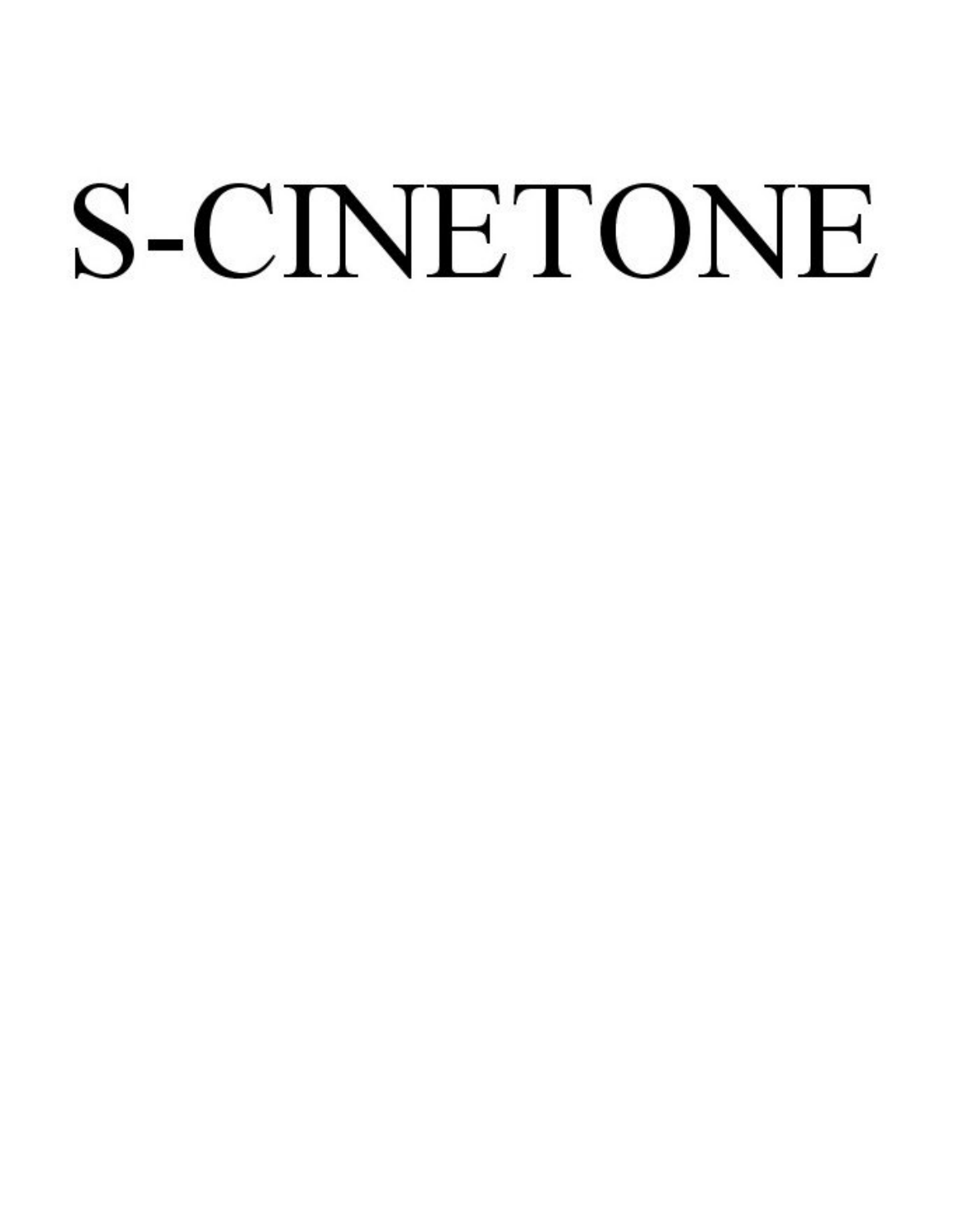Under the Paperwork Reduction Act of 1995 no persons are required to respond to a collection of information unless it displays a valid OMB control number.<br>PTO Form 1478 (Rev 09/2006) PTO Fo OMB No. 0651-0009 (Exp 02/28/2021)

# **Trademark/Service Mark Application, Principal Register**

**Serial Number: 88545834 Filing Date: 07/29/2019**

# **The table below presents the data as entered.**

| <b>Input Field</b>                                                          | Entered                                                                                                                                                                                                                                                                                                                                                                                                                                                                                 |  |
|-----------------------------------------------------------------------------|-----------------------------------------------------------------------------------------------------------------------------------------------------------------------------------------------------------------------------------------------------------------------------------------------------------------------------------------------------------------------------------------------------------------------------------------------------------------------------------------|--|
| <b>SERIAL NUMBER</b>                                                        | 88545834                                                                                                                                                                                                                                                                                                                                                                                                                                                                                |  |
| <b>MARK INFORMATION</b>                                                     |                                                                                                                                                                                                                                                                                                                                                                                                                                                                                         |  |
| *MARK                                                                       | <b>S-CINETONE</b>                                                                                                                                                                                                                                                                                                                                                                                                                                                                       |  |
| <b>STANDARD CHARACTERS</b>                                                  | <b>YES</b>                                                                                                                                                                                                                                                                                                                                                                                                                                                                              |  |
| <b>USPTO-GENERATED IMAGE</b>                                                | <b>YES</b>                                                                                                                                                                                                                                                                                                                                                                                                                                                                              |  |
| <b>LITERAL ELEMENT</b>                                                      | <b>S-CINETONE</b>                                                                                                                                                                                                                                                                                                                                                                                                                                                                       |  |
| <b>MARK STATEMENT</b>                                                       | The mark consists of standard characters, without claim to any<br>particular font style, size, or color.                                                                                                                                                                                                                                                                                                                                                                                |  |
| <b>REGISTER</b>                                                             | Principal                                                                                                                                                                                                                                                                                                                                                                                                                                                                               |  |
| <b>APPLICANT INFORMATION</b>                                                |                                                                                                                                                                                                                                                                                                                                                                                                                                                                                         |  |
| *OWNER OF MARK                                                              | Sony Corporation                                                                                                                                                                                                                                                                                                                                                                                                                                                                        |  |
| *STREET                                                                     | 1-7-1 Konan, Minato-ku                                                                                                                                                                                                                                                                                                                                                                                                                                                                  |  |
| *CITY                                                                       | Tokyo                                                                                                                                                                                                                                                                                                                                                                                                                                                                                   |  |
| *COUNTRY                                                                    | Japan                                                                                                                                                                                                                                                                                                                                                                                                                                                                                   |  |
| *ZIP/POSTAL CODE<br>(Required for U.S. and certain international addresses) | 108-0075                                                                                                                                                                                                                                                                                                                                                                                                                                                                                |  |
| <b>LEGAL ENTITY INFORMATION</b>                                             |                                                                                                                                                                                                                                                                                                                                                                                                                                                                                         |  |
| <b>TYPE</b>                                                                 | corporation                                                                                                                                                                                                                                                                                                                                                                                                                                                                             |  |
| STATE/COUNTRY OF INCORPORATION                                              | Japan                                                                                                                                                                                                                                                                                                                                                                                                                                                                                   |  |
| <b>GOODS AND/OR SERVICES AND BASIS INFORMATION</b>                          |                                                                                                                                                                                                                                                                                                                                                                                                                                                                                         |  |
| <b>INTERNATIONAL CLASS</b>                                                  | 009                                                                                                                                                                                                                                                                                                                                                                                                                                                                                     |  |
| *IDENTIFICATION                                                             | Smartphones; digital cameras; telecommunication machines<br>and apparatus; computer application program for smartphones;<br>computer programs; computer programs for processing digital<br>images and photographic images; computer programs for use<br>in viewing, storing and arranging digital photos and digital<br>images; tablet computers; personal computers; photographic<br>machines and apparatus; cinematographic machines and<br>apparatus; optical machines and apparatus |  |
| <b>FILING BASIS</b>                                                         | <b>SECTION 1(b)</b>                                                                                                                                                                                                                                                                                                                                                                                                                                                                     |  |
| <b>FILING BASIS</b>                                                         | SECTION 44(d)                                                                                                                                                                                                                                                                                                                                                                                                                                                                           |  |
| <b>FOREIGN APPLICATION NUMBER</b>                                           | 2019-090367                                                                                                                                                                                                                                                                                                                                                                                                                                                                             |  |
| <b>FOREIGN APPLICATION</b><br><b>COUNTRY</b>                                | Japan                                                                                                                                                                                                                                                                                                                                                                                                                                                                                   |  |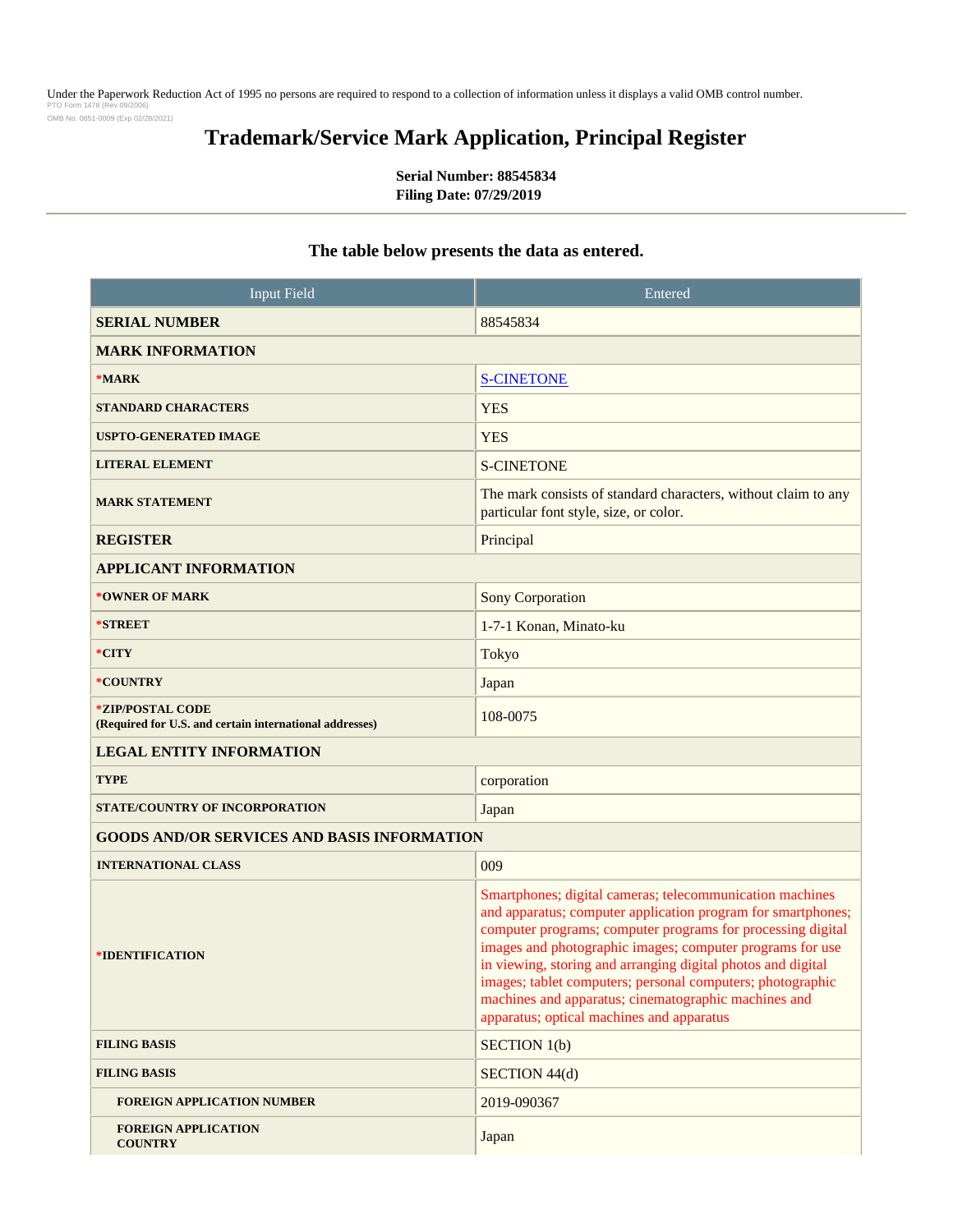| <b>FOREIGN FILING DATE</b>                 | 06/28/2019                                                                                                                                                                                                                                                                                                                             |
|--------------------------------------------|----------------------------------------------------------------------------------------------------------------------------------------------------------------------------------------------------------------------------------------------------------------------------------------------------------------------------------------|
| <b>INTENT TO</b><br>PERFECT 44(d)          | At this time, the applicant intends to rely on Section 44(e) as a<br>basis for registration and requests that the application be<br>suspended to await the submission of the foreign registration.<br>If ultimately the applicant does not rely on $§44(e)$ as a basis for<br>registration, a valid claim of priority may be retained. |
| <b>ATTORNEY INFORMATION</b>                |                                                                                                                                                                                                                                                                                                                                        |
| <b>NAME</b>                                | Robert B.G. Horowitz, Esq.                                                                                                                                                                                                                                                                                                             |
| <b>ATTORNEY DOCKET NUMBER</b>              | 041279.3217                                                                                                                                                                                                                                                                                                                            |
| <b>FIRM NAME</b>                           | Baker & Hostetler LLP                                                                                                                                                                                                                                                                                                                  |
| <b>STREET</b>                              | 45 Rockefeller Plaza, 14th Floor                                                                                                                                                                                                                                                                                                       |
| <b>CITY</b>                                | New York                                                                                                                                                                                                                                                                                                                               |
| <b>STATE</b>                               | New York                                                                                                                                                                                                                                                                                                                               |
| <b>COUNTRY</b>                             | <b>United States</b>                                                                                                                                                                                                                                                                                                                   |
| <b>ZIP/POSTAL CODE</b>                     | 10111                                                                                                                                                                                                                                                                                                                                  |
| <b>PHONE</b>                               | 212-589-4200                                                                                                                                                                                                                                                                                                                           |
| <b>FAX</b>                                 | 212 589-4201                                                                                                                                                                                                                                                                                                                           |
| <b>EMAIL ADDRESS</b>                       | bhipdocket@bakerlaw.com                                                                                                                                                                                                                                                                                                                |
| <b>AUTHORIZED TO COMMUNICATE VIA EMAIL</b> | Yes                                                                                                                                                                                                                                                                                                                                    |
| <b>OTHER APPOINTED ATTORNEY</b>            | Lesley McCall Grossberg, Esq., Kevin M. Wallace, Esq., Lisa<br>Bollinger Gehman, Esq.                                                                                                                                                                                                                                                  |
| DOMESTIC REPRESENTATIVE INFORMATION        |                                                                                                                                                                                                                                                                                                                                        |
| <b>NAME</b>                                | Robert B.G. Horowitz, Esq.                                                                                                                                                                                                                                                                                                             |
| <b>FIRM NAME</b>                           | Baker & Hostetler LLP                                                                                                                                                                                                                                                                                                                  |
| <b>STREET</b>                              | 45 Rockefeller Plaza, 14th Floor                                                                                                                                                                                                                                                                                                       |
| <b>CITY</b>                                | New York                                                                                                                                                                                                                                                                                                                               |
| <b>STATE</b>                               | New York                                                                                                                                                                                                                                                                                                                               |
| <b>COUNTRY</b>                             | <b>United States</b>                                                                                                                                                                                                                                                                                                                   |
| <b>ZIP CODE</b>                            | 10111                                                                                                                                                                                                                                                                                                                                  |
| <b>PHONE</b>                               | 212-589-4200                                                                                                                                                                                                                                                                                                                           |
| <b>FAX</b>                                 | 212 589-4201                                                                                                                                                                                                                                                                                                                           |
| <b>EMAIL ADDRESS</b>                       | bhipdocket@bakerlaw.com                                                                                                                                                                                                                                                                                                                |
| <b>AUTHORIZED TO COMMUNICATE VIA EMAIL</b> | Yes                                                                                                                                                                                                                                                                                                                                    |
| <b>CORRESPONDENCE INFORMATION</b>          |                                                                                                                                                                                                                                                                                                                                        |
| <b>NAME</b>                                | Robert B.G. Horowitz, Esq.                                                                                                                                                                                                                                                                                                             |
| <b>FIRM NAME</b>                           | Baker & Hostetler LLP                                                                                                                                                                                                                                                                                                                  |
| <b>STREET</b>                              | 45 Rockefeller Plaza, 14th Floor                                                                                                                                                                                                                                                                                                       |
| <b>CITY</b>                                | New York                                                                                                                                                                                                                                                                                                                               |
| <b>STATE</b>                               | New York                                                                                                                                                                                                                                                                                                                               |
|                                            |                                                                                                                                                                                                                                                                                                                                        |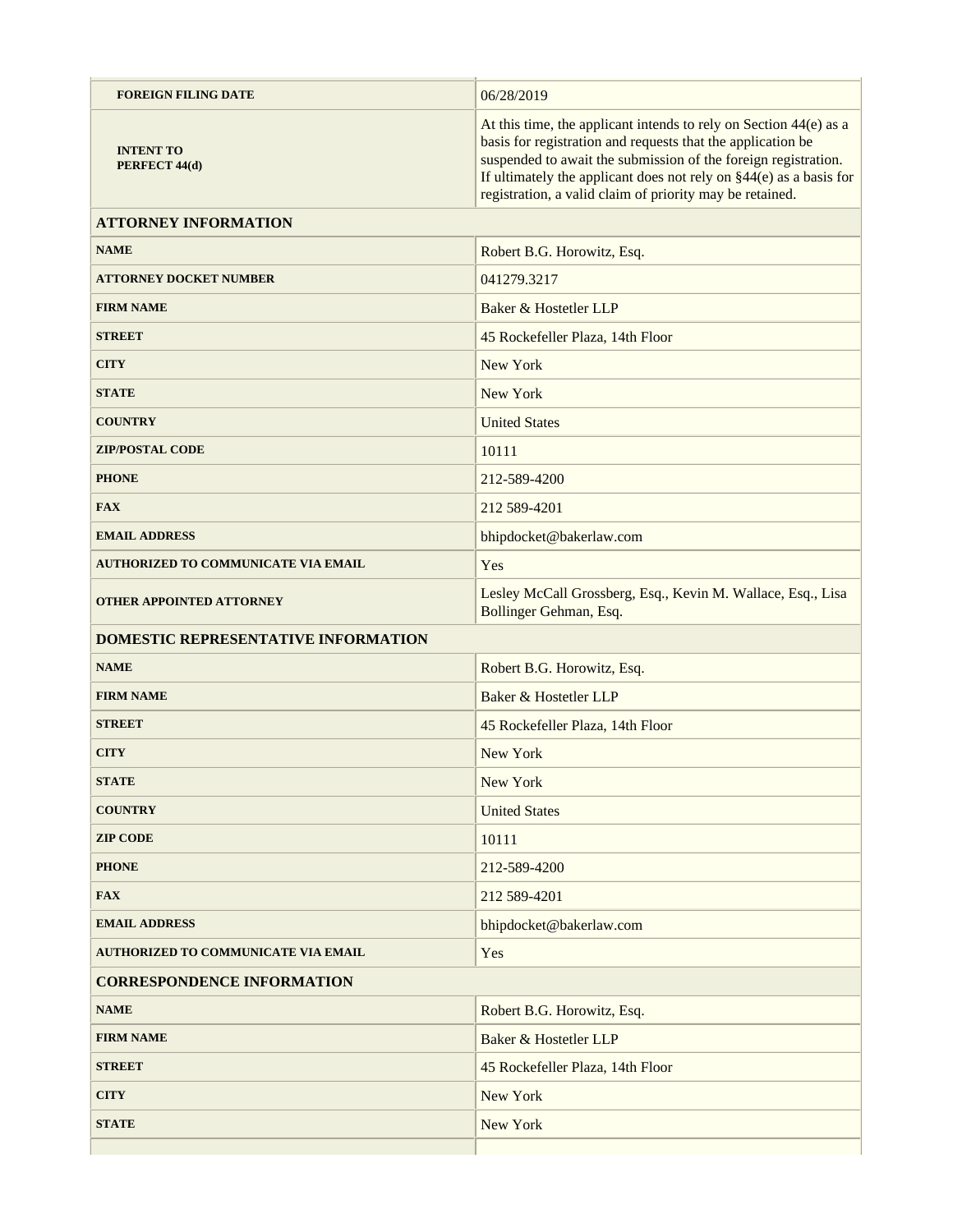| <b>COUNTRY</b>                                | <b>United States</b>                                                     |  |
|-----------------------------------------------|--------------------------------------------------------------------------|--|
| <b>ZIP/POSTAL CODE</b>                        | 10111                                                                    |  |
| <b>PHONE</b>                                  | 212-589-4200                                                             |  |
| <b>FAX</b>                                    | 212 589-4201                                                             |  |
| *EMAIL ADDRESS                                | bhipdocket@bakerlaw.com; rhorowitz@bakerlaw.com;<br>jcupito@bakerlaw.com |  |
| *AUTHORIZED TO COMMUNICATE VIA EMAIL          | Yes                                                                      |  |
| <b>FEE INFORMATION</b>                        |                                                                          |  |
| <b>APPLICATION FILING OPTION</b>              | <b>TEAS RF</b>                                                           |  |
| <b>NUMBER OF CLASSES</b>                      | 1                                                                        |  |
| <b>APPLICATION FOR REGISTRATION PER CLASS</b> | 275                                                                      |  |
| *TOTAL FEE DUE                                | 275                                                                      |  |
| *TOTAL FEE PAID                               | 275                                                                      |  |
| <b>SIGNATURE INFORMATION</b>                  |                                                                          |  |
| <b>SIGNATURE</b>                              | /Robert B.G. Horowitz/                                                   |  |
| <b>SIGNATORY'S NAME</b>                       | Robert B.G. Horowitz                                                     |  |
| <b>SIGNATORY'S POSITION</b>                   | Attorney for Applicant, a New York State bar member                      |  |
| <b>SIGNATORY'S PHONE NUMBER</b>               | 212-589-4200                                                             |  |
| <b>DATE SIGNED</b>                            | 07/29/2019                                                               |  |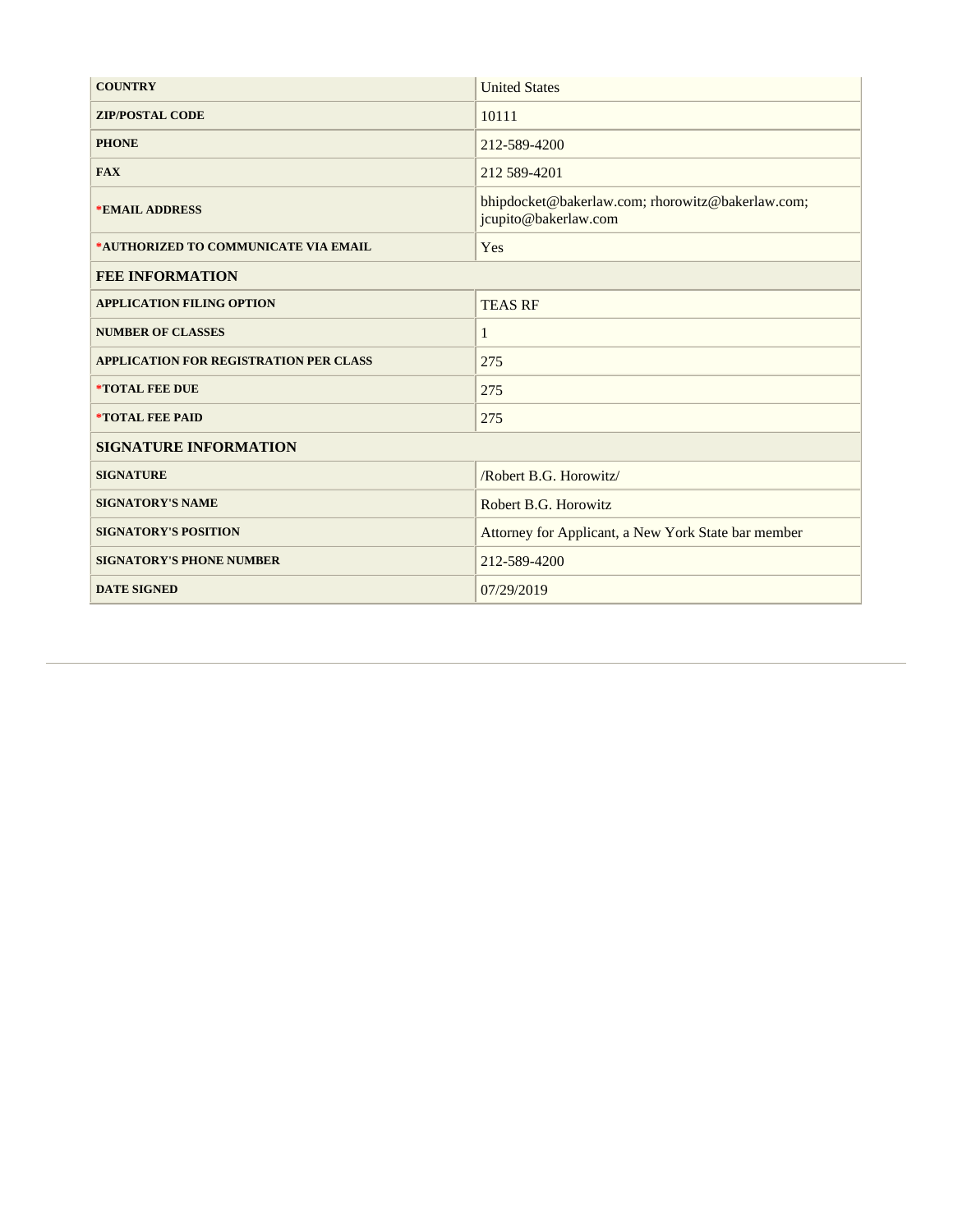Under the Paperwork Reduction Act of 1995 no persons are required to respond to a collection of information unless it displays a valid OMB control number. PTO Form 1478 (Rev 09/2006) OMB No. 0651-0009 (Exp 02/28/2021)

# **Trademark/Service Mark Application, Principal Register**

**Serial Number: 88545834 Filing Date: 07/29/2019**

## **To the Commissioner for Trademarks:**

**MARK:** S-CINETONE (Standard Characters, see [mark](../RFA0002.JPG))

The literal element of the mark consists of S-CINETONE.

The mark consists of standard characters, without claim to any particular font style, size, or color.

The applicant, Sony Corporation, a corporation of Japan, having an address of

 1-7-1 Konan, Minato-ku Tokyo 108-0075 Japan

requests registration of the trademark/service mark identified above in the United States Patent and Trademark Office on the Principal Register established by the Act of July 5, 1946 (15 U.S.C. Section 1051 et seq.), as amended, for the following:

 International Class 009: Smartphones; digital cameras; telecommunication machines and apparatus; computer application program for smartphones; computer programs; computer programs for processing digital images and photographic images; computer programs for use in viewing, storing and arranging digital photos and digital images; tablet computers; personal computers; photographic machines and apparatus; cinematographic machines and apparatus; optical machines and apparatus

Intent to Use: The applicant has a bona fide intention, and is entitled, to use the mark in commerce on or in connection with the identified goods/services.

Priority based on foreign filing: The applicant has a bona fide intention, and is entitled, to use the mark in commerce on or in connection with the identified goods/services and asserts a claim of priority based on Japan application number 2019-090367, filed 06/28/2019. INTENT TO PERFECT 44(d) : At this time, the applicant intends to rely on Section 44(e) as a basis for registration and requests that the application be suspended to await the submission of the foreign registration. If ultimately the applicant does not rely on §44(e) as a basis for registration, a valid claim of priority may be retained.

The applicant's current Attorney Information:

 Robert B.G. Horowitz, Esq. and Lesley McCall Grossberg, Esq., Kevin M. Wallace, Esq., Lisa Bollinger Gehman, Esq. of Baker & Hostetler LLP 45 Rockefeller Plaza, 14th Floor

 New York, New York 10111 United States 212-589-4200(phone) 212 589-4201(fax) bhipdocket@bakerlaw.com (authorized) The attorney docket/reference number is 041279.3217.

The applicant hereby appoints Robert B.G. Horowitz, Esq. of Baker & Hostetler LLP 45 Rockefeller Plaza, 14th Floor New York New York 10111 United States 212-589-4200(phone) 212 589-4201(fax) bhipdocket@bakerlaw.com (authorized) as applicant's representative upon whom notice or process in the proceedings affecting the mark may be served.

The applicant's current Correspondence Information: Robert B.G. Horowitz, Esq. Baker & Hostetler LLP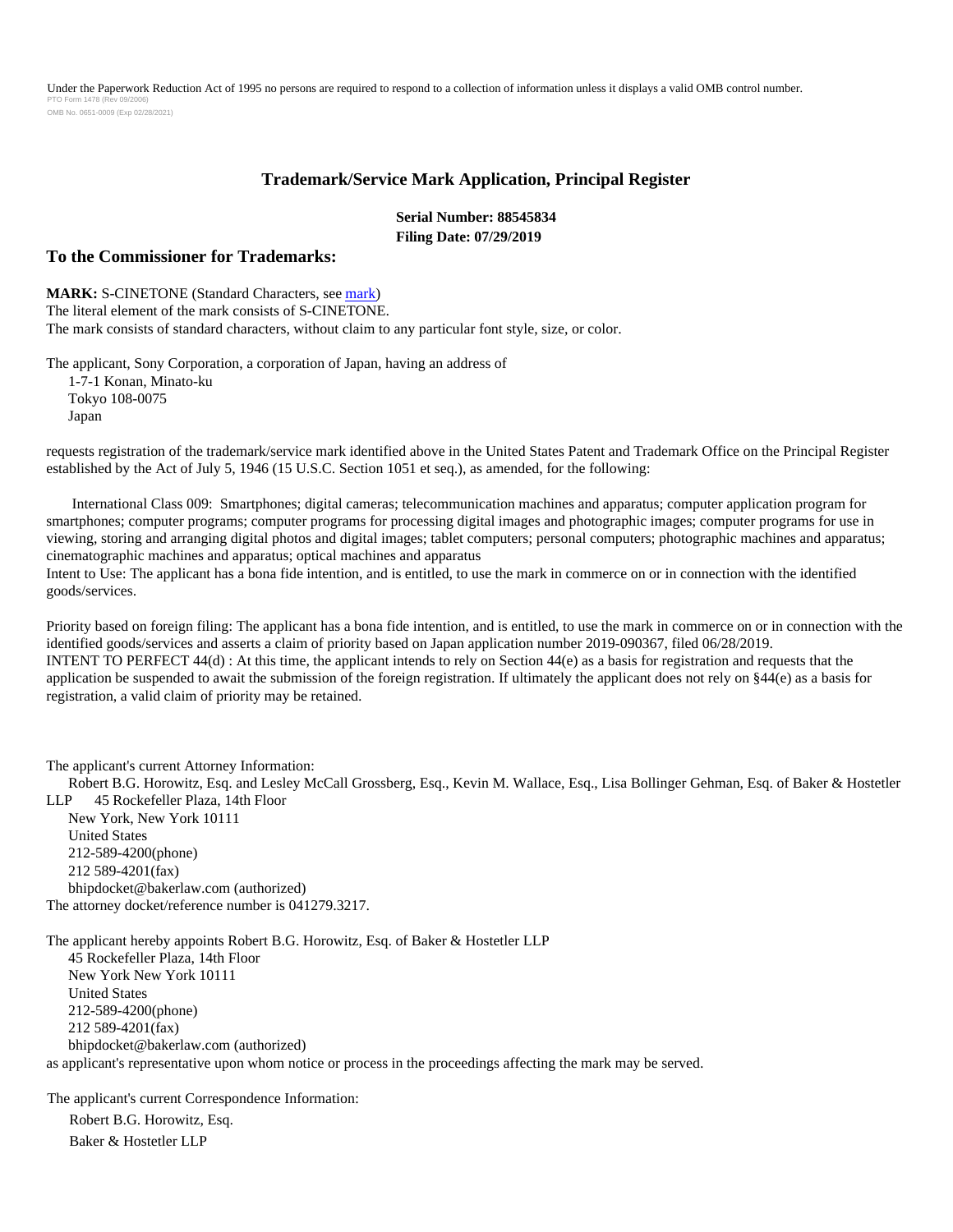45 Rockefeller Plaza, 14th Floor New York, New York 10111 212-589-4200(phone) 212 589-4201(fax)

bhipdocket@bakerlaw.com;rhorowitz@bakerlaw.com; jcupito@bakerlaw.com (authorized)

**E-mail Authorization:** I authorize the USPTO to send e-mail correspondence concerning the application to the applicant, the applicant's attorney, or the applicant's domestic representative at the e-mail address provided in this application. I understand that a valid e-mail address must be maintained and that the applicant or the applicant's attorney must file the relevant subsequent application-related submissions via the Trademark Electronic Application System (TEAS). Failure to do so will result in the loss of TEAS Reduced Fee status and a requirement to submit an additional processing fee of \$125 per international class of goods/services.

A fee payment in the amount of \$275 has been submitted with the application, representing payment for 1 class(es).

### **Declaration**

### **Basis:**

### **If the applicant is filing the application based on use in commerce under 15 U.S.C. § 1051(a):**

- The signatory believes that the applicant is the owner of the trademark/service mark sought to be registered;
- The mark is in use in commerce on or in connection with the goods/services in the application;
- The specimen(s) shows the mark as used on or in connection with the goods/services in the application; and
- To the best of the signatory's knowledge and belief, the facts recited in the application are accurate.

### **And/Or**

### **If the applicant is filing the application based on an intent to use the mark in commerce under 15 U.S.C. § 1051(b), § 1126(d), and/or § 1126(e):**

- The signatory believes that the applicant is entitled to use the mark in commerce;
- The applicant has a bona fide intention to use the mark in commerce on or in connection with the goods/services in the application; and
- To the best of the signatory's knowledge and belief, the facts recited in the application are accurate.

To the best of the signatory's knowledge and belief, no other persons, except, if applicable, concurrent users, have the right to use the mark in commerce, either in the identical form or in such near resemblance as to be likely, when used on or in connection with the goods/services of such other persons, to cause confusion or mistake, or to deceive.

To the best of the signatory's knowledge, information, and belief, formed after an inquiry reasonable under the circumstances, the allegations and other factual contentions made above have evidentiary support.

The signatory being warned that willful false statements and the like are punishable by fine or imprisonment, or both, under 18 U.S.C. § 1001, and that such willful false statements and the like may jeopardize the validity of the application or submission or any registration resulting therefrom, declares that all statements made of his/her own knowledge are true and all statements made on information and belief are believed to be true.

## **Declaration Signature**

Signature: /Robert B.G. Horowitz/ Date: 07/29/2019 Signatory's Name: Robert B.G. Horowitz Signatory's Position: Attorney for Applicant, a New York State bar member Payment Sale Number: 88545834 Payment Accounting Date: 07/29/2019

Serial Number: 88545834 Internet Transmission Date: Mon Jul 29 12:00:29 EDT 2019 TEAS Stamp: USPTO/BAS-XX.XXX.XXX.XX-2019072912002974 8956-88545834-620c79970c847e82f63ecf8d3b ee56c31e32386ce83cf27ed538520c162c83b9a-DA-00295224-20190729115159597639